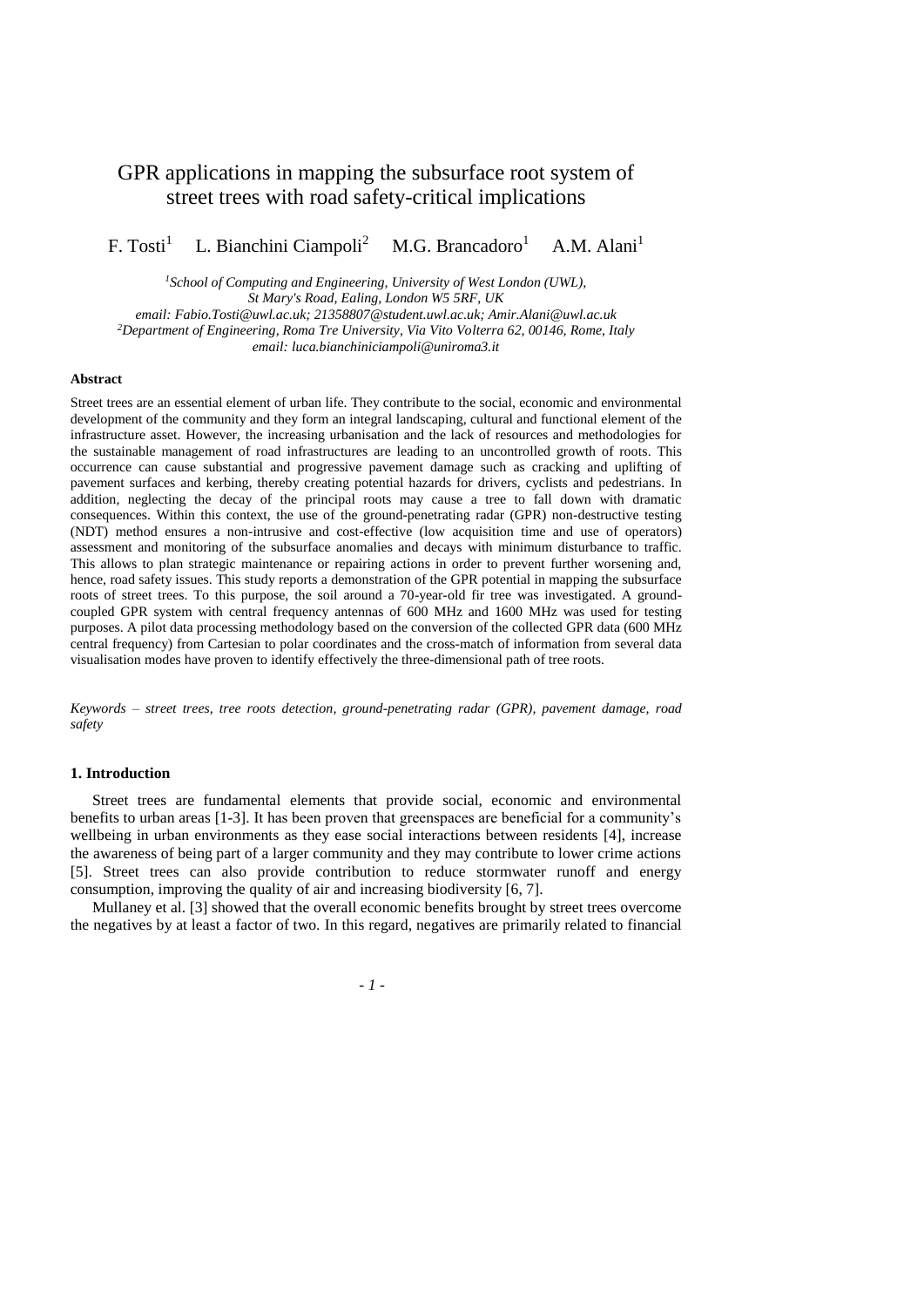costs for the damage caused by the uncontrolled growth of tree roots. These costs are allocated for maintenance purposes, repair and replacement of pavements [8], injury compensations, loss and replacement of street trees [9-11].

There exists an extensive literature on the interference between tree roots and road pavements and sidewalks, in terms of mechanisms of development and strategies of prevention, maintenance and repairing of the damage [12-16].

The damage is primarily due to the growing roots that displace the neighboring soil and cause cracking and uplifting of the pavement surface and kerbing. In fact, a natural vertical deep proliferation of the roots' path of a tree requires a porous soil, whereas most road infrastructures are built using a load-bearing base layer of compacted bound aggregates. To this effect, the compaction reduces the air voids in the soil and may contrast the vertical development of roots. Consequently, tree roots tend to expand radially and at shallower depths, thereby causing damage and unevenness of the pavement surface [17]. In addition, Wagar and Barker [12] reported that the hydrophilic roots proliferating at the condensed water zones underneath the asphalt layer are another major cause of asphalt cracking.

As a preventive countermeasure to reduce the risk of damage associated to uncontrolled tree roots growth, the use of permeable pavements has proven to favour the growth of roots at higher depths, where the moisture levels are more stable and homogeneous [3]. In addition, root barriers [10, 19] and structural soils [19] are used to manage a more controlled growth of roots.

Although street trees are an integral element of urban life, it is worth mentioning the hazard brought by unevenness and cracking of the pavement surface for people driving motor vehicles, cyclists and pedestrians. In addition, neglecting decay of the principal roots may cause a tree to fall down with dramatic consequences.

Extensive literature studies have proven relationships between traffic accidents and damage such as cracks, ruts and spalls  $[20-22]$ , all of which can be related – inter alia – to tree roots uplifting from the underneath toward the asphalt surface.

The lateral location of damages on the carriageway makes these often disregarded by the highway administrators, mostly at the early stage of development, as the driving safety implications affecting cars and heavy vehicles may be negligible at this stage. Therefore, such a negligence lets the damage to further develop and, hence, it causes higher rehabilitation cost if the intervention is carried out at more belated stages.

In addition, it is also worth mentioning the safety concerns that inevitably involve cyclists and bikers. In this regard, trajectories of these road users are typically at the edge of the lateral lane or at the verges; hence, they collide mostly with the asphalt damage due to the uplifting of tree roots (Figure 1). Safe driving conditions could be then compromised by even slight uplifts of the asphalt surface and surface damage that may cause sudden deviations of trajectory with tremendous consequences [23, 24].

Within this context, an early-stage assessment and monitoring of the subsurface anomalies and decays would allow to plan strategic maintenance or repairing actions in order to prevent further worsening and, hence, road safety issues and higher management cost. In this regard, the groundpenetrating radar (GPR) [25] geophysical inspection tool is featured to be the most viable testing method to ensure a non-intrusive and cost-effective (low acquisition time and use of operators) investigation of the subsurface with minimum disturbance to traffic and, hence, lower driving safety implications.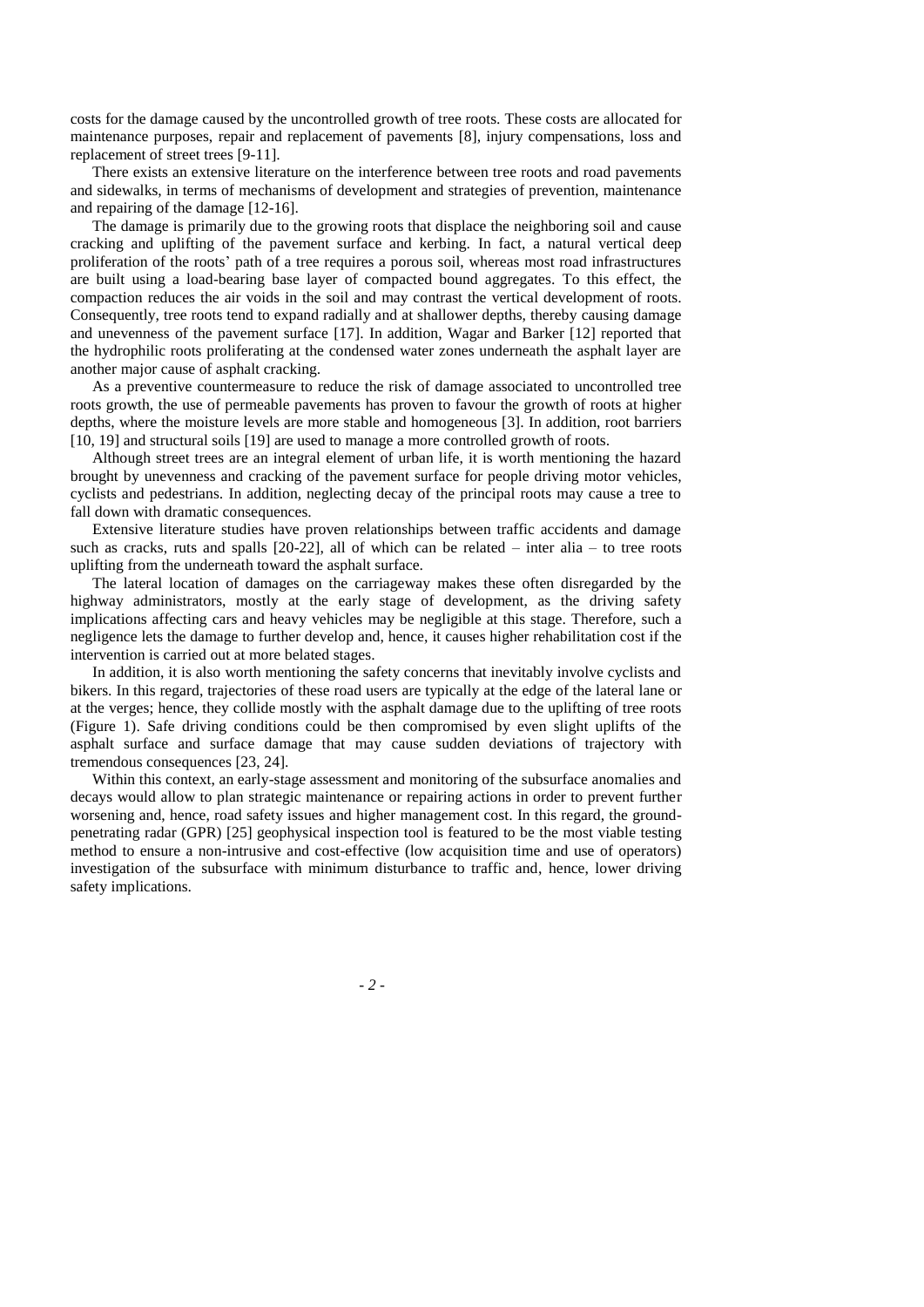

Fig. 1 **–** An example of asphalt damage due to the uplift of tree roots at the edge of the lateral lane and at the verge

## **2. The ground-penetrating radar non-destructive testing method**

## *2.1. Theoretical principles and survey configurations*

GPR operates by transmitting electromagnetic (EM) waves towards a surface, typically a soil, and receiving the transmitted or back-reflected signal. The dielectric properties of the medium passed through (i.e., the dielectric permittivity  $\varepsilon$ , the electric conductivity  $\sigma$  and the magnetic permeability *μ*) rule the propagation of the EM waves. In more detail,  $\varepsilon$  and  $\sigma$  have a major influence on the behaviour of the propagating wave, in terms of wave velocity and wave attenuation, respectively, and  $\mu$  is equal to the free space magnetic permeability  $\mu_0$  for all the nonmagnetic materials and does not affect the propagation of the EM wave. A GPR system is usually configured by one transmitting and one receiving antenna(s), a control unit, a data storage unit and a display unit. An EM impulse is emitted by the transmitting antenna towards the surface to investigate. Subsequently, the signal is reflected and scattered by the dielectric anomalies/interfaces in the subsurface and collected by a receiving antenna. A conventional analog-to-digital (A/D) converter is used to convert the extracted information in such a way that a real-time displaying of the data as well as additional processing can be performed.

Amongst the advantages of the GPR non-destructive testing (NDT) method, it is worth mentioning the high number of characteristics that can be extracted from the signal (e.g., the time delays, the amplitudes of the reflection peaks and the frequency modulations) in order to estimate the properties of the materials. In addition, ground-coupled or air-coupled antenna configurations can be used depending on the purposes and the types of the investigation. In this regard, the antenna selection is usually driven by a combination of survey parameters, e.g., the required penetration depth, the soil/construction material type and the (expected) size of the targets to detect.

Figure 2 shows a typical cross-section of a flexible pavement structure and the corresponding reflection path from a single GPR measurement, or A-scan. The A-scan provides a punctual "one dimensional" (1-D) information about the configuration of the subsurface structure. Reflections are located in the figure at the electric discontinuities represented by the interfaces of the pavement layers. It is worth noting that the two-way travel time taken by the signal to cover the distance from the transmitter to the receiver (usually given in nanoseconds) is recorded in the vertical axis of an A-scan.

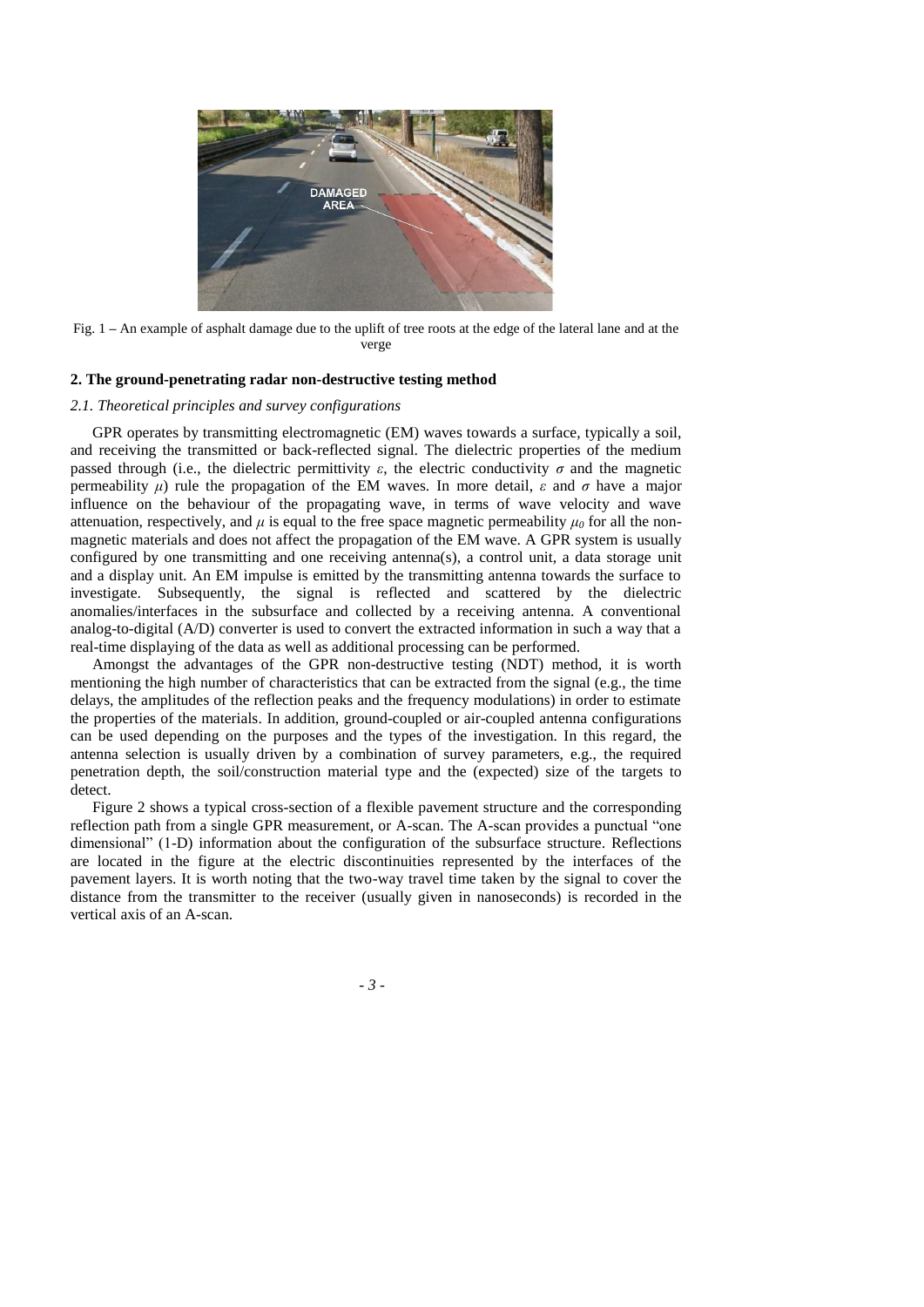

Fig. 2 **–** Path of EM reflections in a typical cross-section of a road flexible pavement and corresponding Ascan from a single GPR measurement

By knowledge/assumption of the wave propagation velocity in the medium, the collected time can be converted into distance units (usually given in centimetres) in order to display the depth of the signal reflections. The horizontal axis of an A-scan represents the signal amplitude (usually given in Volts). A sequence of A-scans along the scanning line is used to create a "two dimensional" (2-D) matrix called radargram (B-scan). This is typically displayed in real-time for immediate data interpretation purposes. The vertical and horizontal axes of a B-scan represent the two-way travel time/depth information and the distance covered along the scanning line (usually given in meters), respectively.

The C-scan view mode can be developed when a set of B-scans is collected sequentially to cover a certain area and a constant value is taken as a reference along the two-way travel time/depth axis. The C-scan view mode provides a plan view (horizontal 2-D domain) of amplitude maps at specific time/depth of investigation. More insights about visualisation modes can be found in Benedetto et al. [26].

There exists several methods of estimation of the relative dielectric permittivity of the investigated media. Among these, the time-domain signal-picking method [25] relies on the knowledge/assumption of the velocity of propagation *v* of an EM wave:

$$
v = \frac{c}{\sqrt{\varepsilon}}\tag{1}
$$

where *c* is the wave propagation velocity in the free space and  $\varepsilon$  is the relative dielectric permittivity of the medium passed through. Once the concerning pulse reflections at the layer interfaces are identified (e.g.,  $R_I$  and  $R_I$  for Layer I in Figure 1), the travel time between the relevant pulses (e.g., Δ*tI-II* for layer I in Figure 1) can be calculated. If it is considered the two-way travel time path of the signal bouncing back towards the receiving antenna at the (bottom) reflection interface of the layer, then the value of the wave velocity  $\nu$  can be written as follows:

$$
v = \frac{2 \times h}{\Delta t} \tag{2}
$$

where *h* is the thickness of the pavement layer. In highway engineering applications, the velocity *v* is frequently estimated using the thickness *h* of each layer measured by coring.

Another method used for the estimation of  $\nu$  is the "hyperbola fitting" [27], that relies on the presence of buried localised reflectors or buried cylindrical-shaped objects (e.g., tree roots).

Among the factors affecting the shapes of these hyperbolae, it is worthy of mention the nature of the reflector, the relative permittivity of the surrounding medium as well as the physical conditions of the materials involved.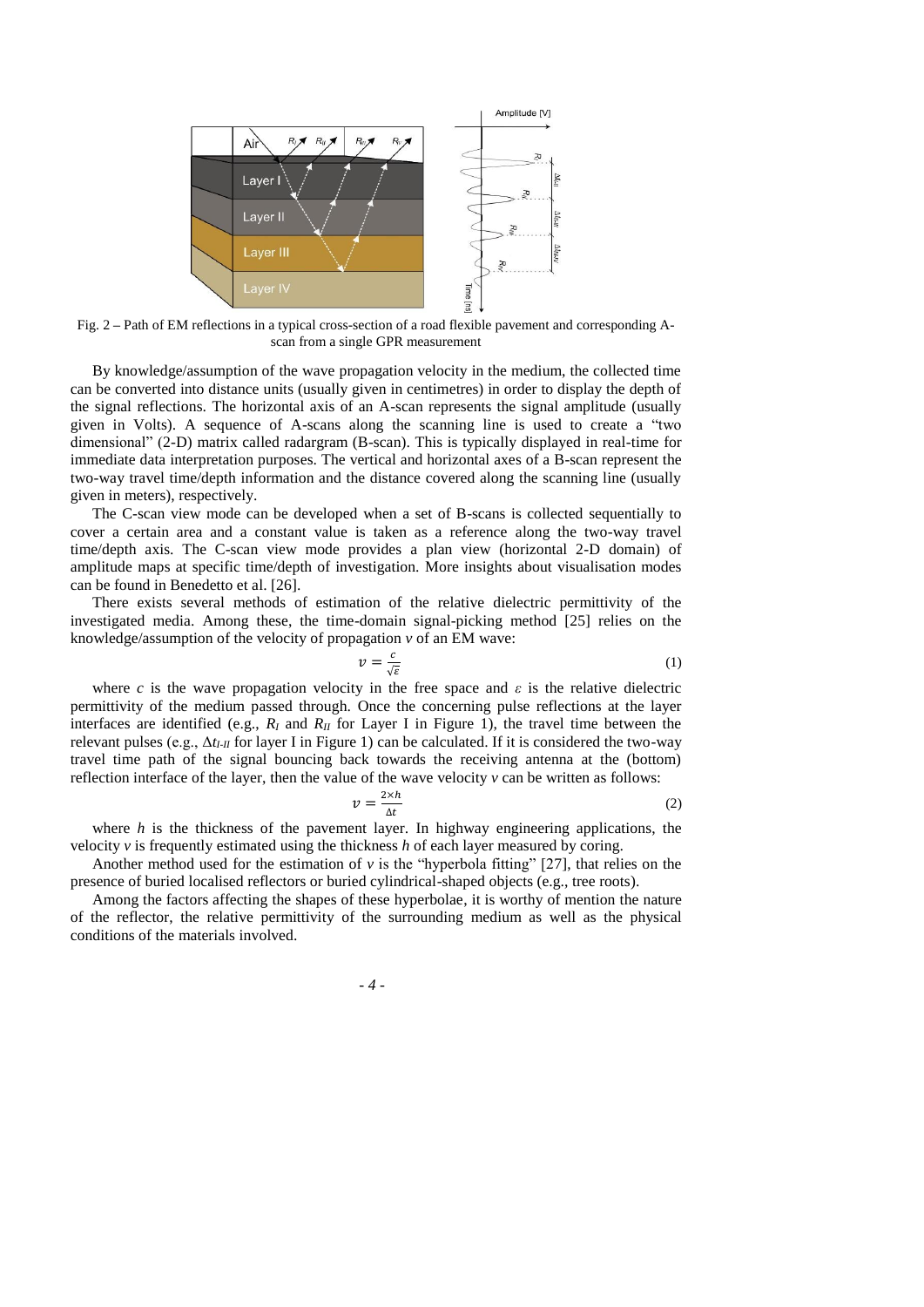In the "hyperbola fitting" method, the wave velocity *v* is proportional to the angle *α* between the hyperbola asymptotes, in accordance to the following relationship:

 $v = 2$  tg  $\alpha$  (3)

Several literature studies have proven that  $v$  is a function of the vertex coordinates, the object radius and the time delay (e.g., [28, 29]).

Finally, the value of  $\nu$  calculated by Equation (2) and/or Equation (3) can be worked out into Equation (1) in order to evaluate the relative dielectric permittivity *ε*. Among the processing methods for the estimation of the relative dielectric permittivity, the reflection methods [30] and the volumetric mixing formulae theoretical models [31] have found extensive application in the literature (e.g., [32]).

## *2.2. Main applications*

The first application of GPR can be traced back to the nineteen fifties [33]. The first major historical use was in demining operations [34], whereas nowadays GPR is widely used in a range of disciplines. Among the others, it is worth mentioning the applications in civil and environmental engineering [35], planetary explorations [36], geology [37], archaeology [38], forensic and public safety [39], agricultural and forestry sciences [40, 41].

In the area of forestry science, the first use of GPR can be traced back to 1999 and relates to the mapping of tree root systems [42]. Later GPR applications have focused on the investigation of tree trunks and root systems. In regard to the analysis of tree root systems, the research was mostly related to the assessment of the diameter of roots [43], biomass [44], coarseness [45] and subsurface path in complex urban areas [46]. For the tree trunks investigation, physical and EM factors such as the inner structure of a tree [47, 48], the anisotropy (grain orientation) [49, 50], the moisture level [51] and the frequency of the applied EM field [52] were mostly addressed. Implementation of survey techniques such as using planar [53] or arc [54] perfect electric conductors (PEC) were also carried out. On the other hand, the use of numerical simulation for the interpretation of the geometric properties, physical properties and decays of tree trunks [54] is much more recent.

To the best of the Authors' knowledge, few and very recent studies have focused on the use of GPR for the assessment of the subsurface tree roots' path of street trees. Barone et al. [55] investigated the application of GPR as a forensic geoscience tool for the management of road infrastructures and urban greening. Nichols et al. [56], used GPR to locate and categorise tree roots under urban pavements. The authors performed experimental testing in a laboratory environment and in real-life conditions. Results have proven the viability of GPR in assessing the size and depth of the tree roots. Overlapping of tree roots was found to affect the detectability of these targets.

#### **3. Aim and objective**

The aim of this research is to demonstrate the viability of GPR in mapping the subsurface roots path of street trees for the assessment of road safety-critical conditions.

To achieve this Aim, the main objective to pursue is to develop a pilot data processing methodology for a real-time three dimensional (3-D) visualisation of the main features of a street tree root system as well as several visualisation modes (2-D and 3-D domain of investigation) in order to cross-matching effectively all the information available.

*- 5 -*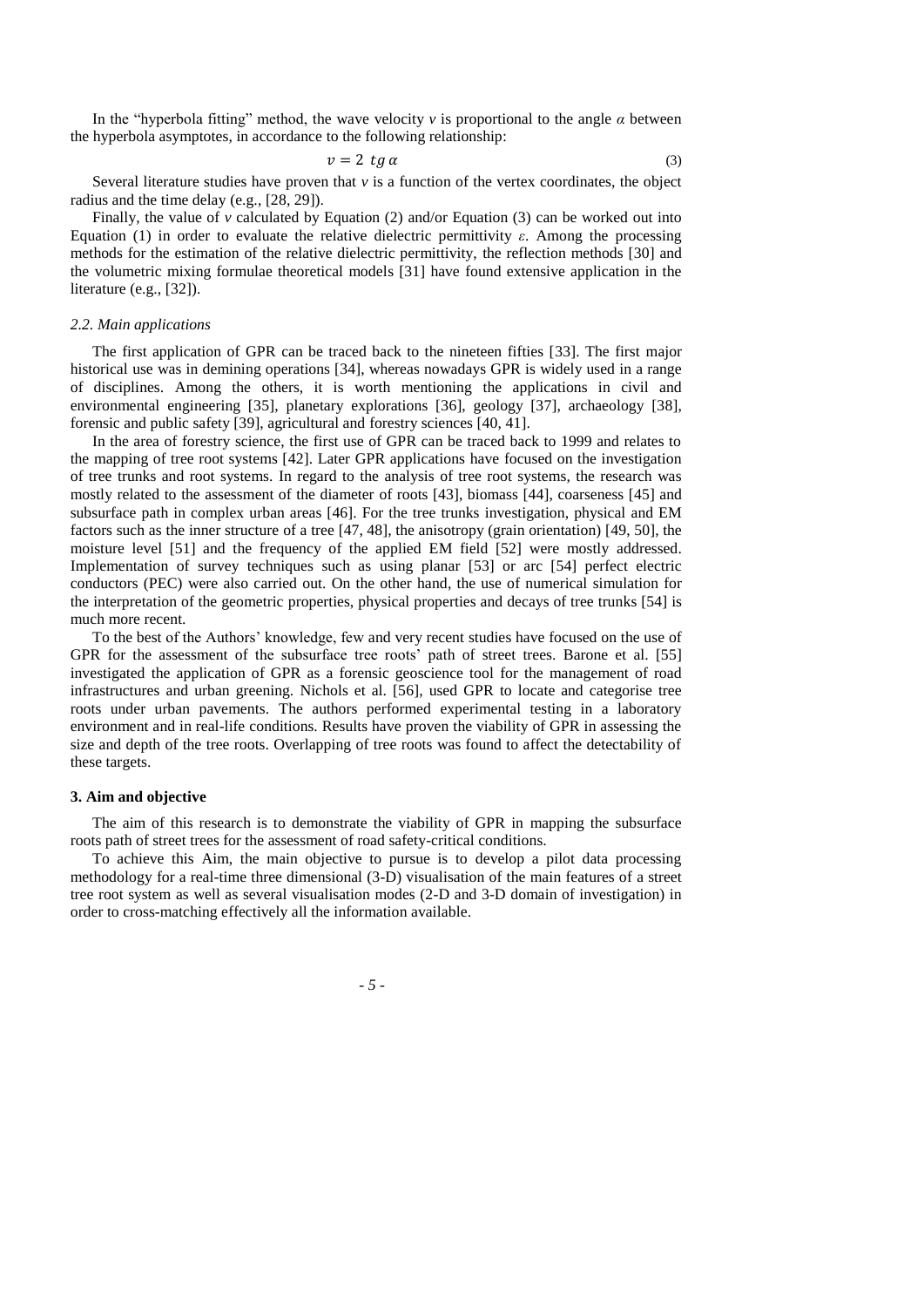## **4. Methodology**

## *4.1. Equipment and survey methodology*

The soil around a 70-year-old fir tree, with a trunk circumference of 3.40 m and an average diameter of 1.10 m, was investigated. A set of 9 circular scans, 0.30 m from one another, were collected all around the tree circumference from 0.50 m the outer surface of the bark (Figure 3). A ground-coupled multi-frequency GPR system equipped with 600 MHz and 1600 MHz central frequency antennas was used for testing purposes. In this regard, a system with antennas coupled to the surface was preferred against air-coupled antenna systems to cover more accurately the investigation area and coping with a relatively complex survey setup. Signals were collected using a time window of 40 ns and steps of 512 samples. The horizontal resolution was set equal to 2.4  $\times$  $10<sup>-2</sup>$  m. Only the 600 MHz antenna frequency was considered for data processing purposes.

This frequency was set to reach the maximum penetration depth for detection of the deepest elements of the root system as well as to provide proper resolution of the equipment against critical targets (i.e., roots' dimension with potential damaging capabilities). Therefore, a swept circle area with an outer radius of 3.45 m and an inner radius of 1.05 m was investigated.

#### *4.2. Data processing methodology*

A multi-stage data processing methodology is implemented to identify the tree root system under the investigated area. The methodology relies on seven main steps as follows:

- 1. Signal noise filtering: sequential use of i) the time-zero correction filter, ii) the zero-offset removal and iii) the bandpass filtering is applied to the raw radargrams (2-D domain). In addition, the use of the background removal filters out the unwanted reflections from flatlike layers/interfaces. In this regard, this filter is useful to remove the main reflection from the ground [26]. From now on, the radargrams processed using the above sequence of EM filters will be referred to as "processed radargrams".
- 2. Target detection: the apices of the tree roots are herein identified by means of the vertices of the hyperbolae that are visualised in the processed radargrams (2-D domain) (Figure 4). It is worth mentioning that the targets detection rate strongly depends on the EM contrast between the tree roots and the surrounding soil. Hence, the detectability highly depends also on the moisture level and compaction of the soil.



Fig. 3 – Plan view of the circular scans carried out around the investigated tree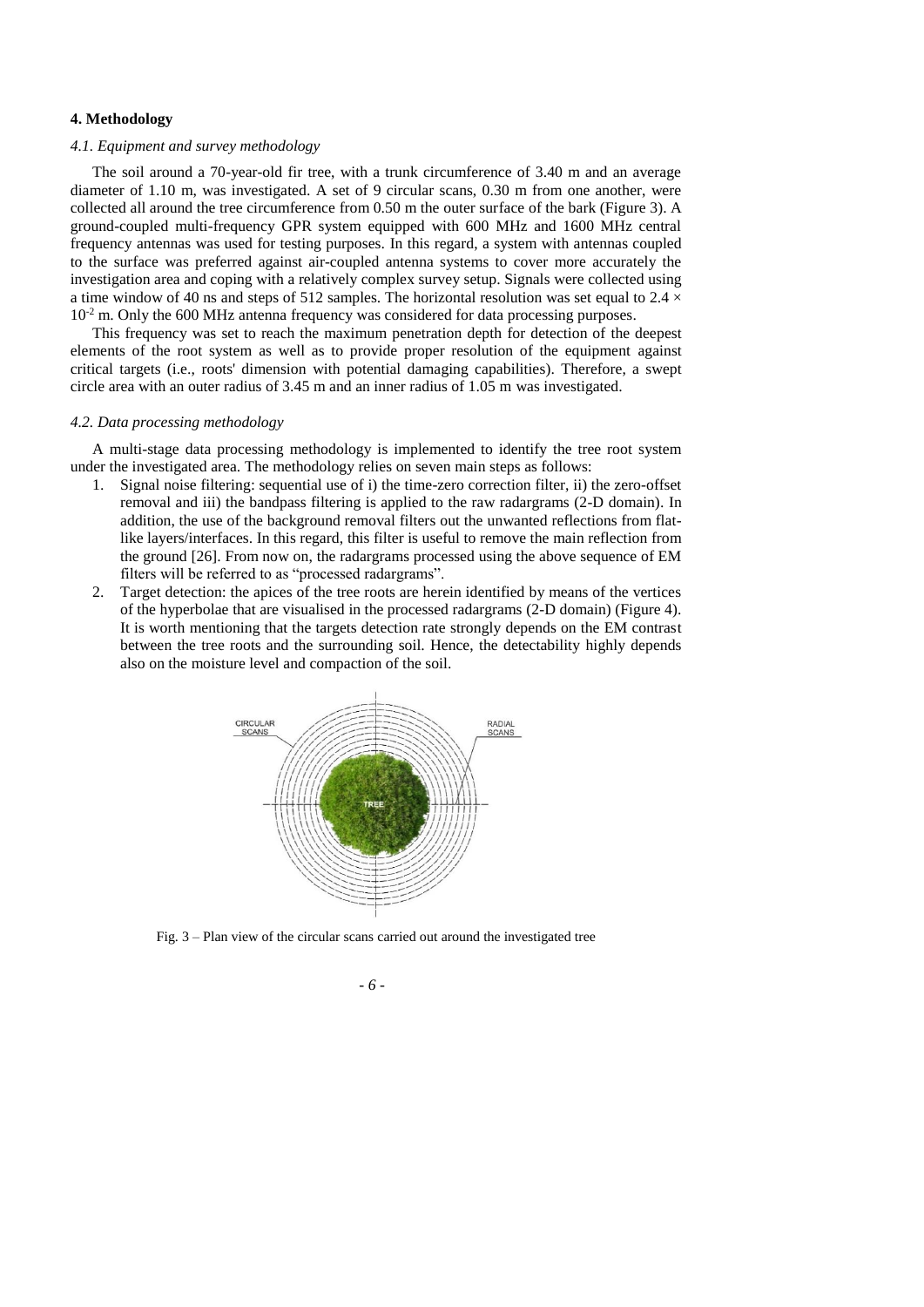- 3. Target's depth estimation: the depths of the apices detected at stage 2 are here estimated. In this regard, the "hyperbola fitting" method is applied to estimate the velocity of propagation in the soil using Equation (3). Working out this value into Equation (2), it is therefore possible to estimate the depth of the tree roots' apices.
- 4. Data conversion from Cartesian to polar coordinates: the GPR scans are here converted from the Cartesian to the polar coordinate system (2-D domain). A drawing of this system is shown in Figure 5, where  $\theta$  is the angle of deviation, *r* represents the distance from a reference circular scan to the centre of the tree trunk, and *z* is the depth.
- 5. Construction of the 3-D domain: a 3-D cylindrical domain with origin at the intersection between the vertical axis of the tree trunk and the ground plane is built.
- 6. Tracking of the roots: the algorithm follows the identified apices of the tree roots (Stages 2 and 3) within the 3-D cylindrical domain built at stage 5.
- 7. Path filtering: this stage is dedicated to filter out unnecessary information from stage 6. In-excess paths are identified and removed from the tree root system according to logicbased requirements (e.g., removal of short paths, paths not interconnected to at least one source path, paths not connected with the tree trunk) and signal-noise-based requirements (truncation of low-amplitude data).







Fig. 5 – Drawing of the polar coordinate system used for data processing purposes (i.e., "Data conversion from Cartesian to polar coordinates" stage)

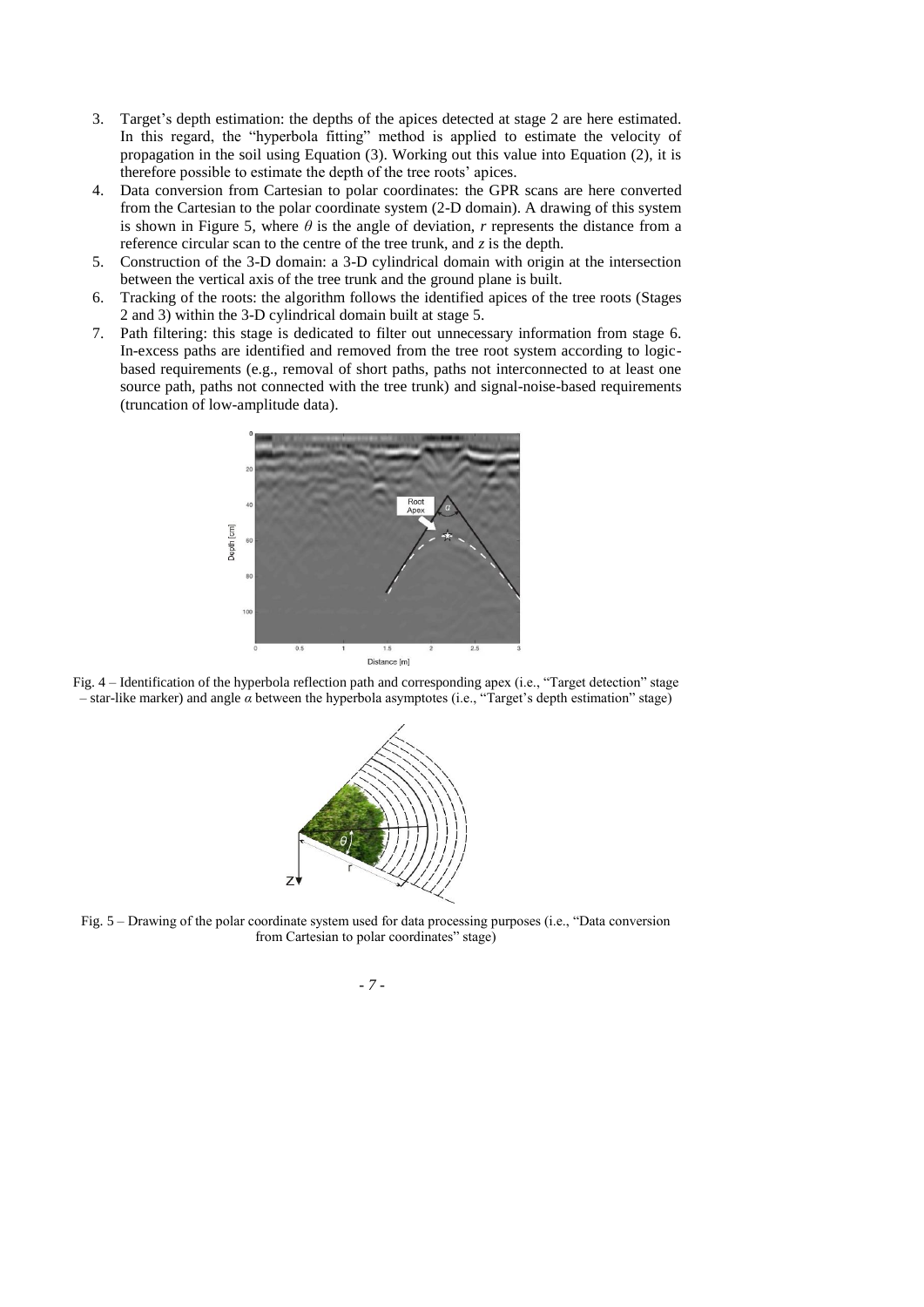#### **4. Results and discussion**

The collection of concentric radargrams allowed to identify the relevant hyperbolae and locate the in-depth position of the apices (stages 1 to 3 of the data processing scheme). Figure 6 shows an example of a radargram collected along one of the survey rings with a longitudinal development (i.e., circumference) of 6.5 m. Hyperbolic reflection targets can be here observed.

In addition to the identification of these targets, the data conversion step pursued at stage 4 of the data processing scheme along with the 3-D cylindrical domain built at stage 5 allowed for a more comprehensive data interpretation, as several complementary visualisation modes could be used for this purposes. In this regard, tomographic amplitude maps (C-scans) (Figure 7) were developed to provide an in-depth plan view (from  $z = 0$  to  $z = 1.56$  m) of the distribution of the signal amplitudes over the area of investigation covered. Indeed, high amplitude values were likely indicators to relate to the presence of tree roots. To this effect, the colour map indicates the range of amplitude values, where the red colour identifies areas of high reflectivity that were possibly related to tree root targets.

Finally, the implementation of the multi-stage data processing methodology at stages 6 and 7, allowed to represent the 3-D development of the tree root system underneath the investigated soil (Figure 8). As it can be seen from the figure, the allocation of the roots in a 3-D space is viable for the interpretation of harmful conditions that might create damage to the asphalt surface. The 3-D reconstruction allowed to identify the root system at the pilot scale in terms of orientation, longitudinal development, uplift near the surface and potential early-stage decays.



Fig. 6 – Radargram collected along a survey ring with a circumference of 6.5 m



Fig. 7 – Tomographic amplitude map extrapolated from the 3-D cylindrical domain at depth  $z = 100$  cm

*<sup>-</sup> 8 -*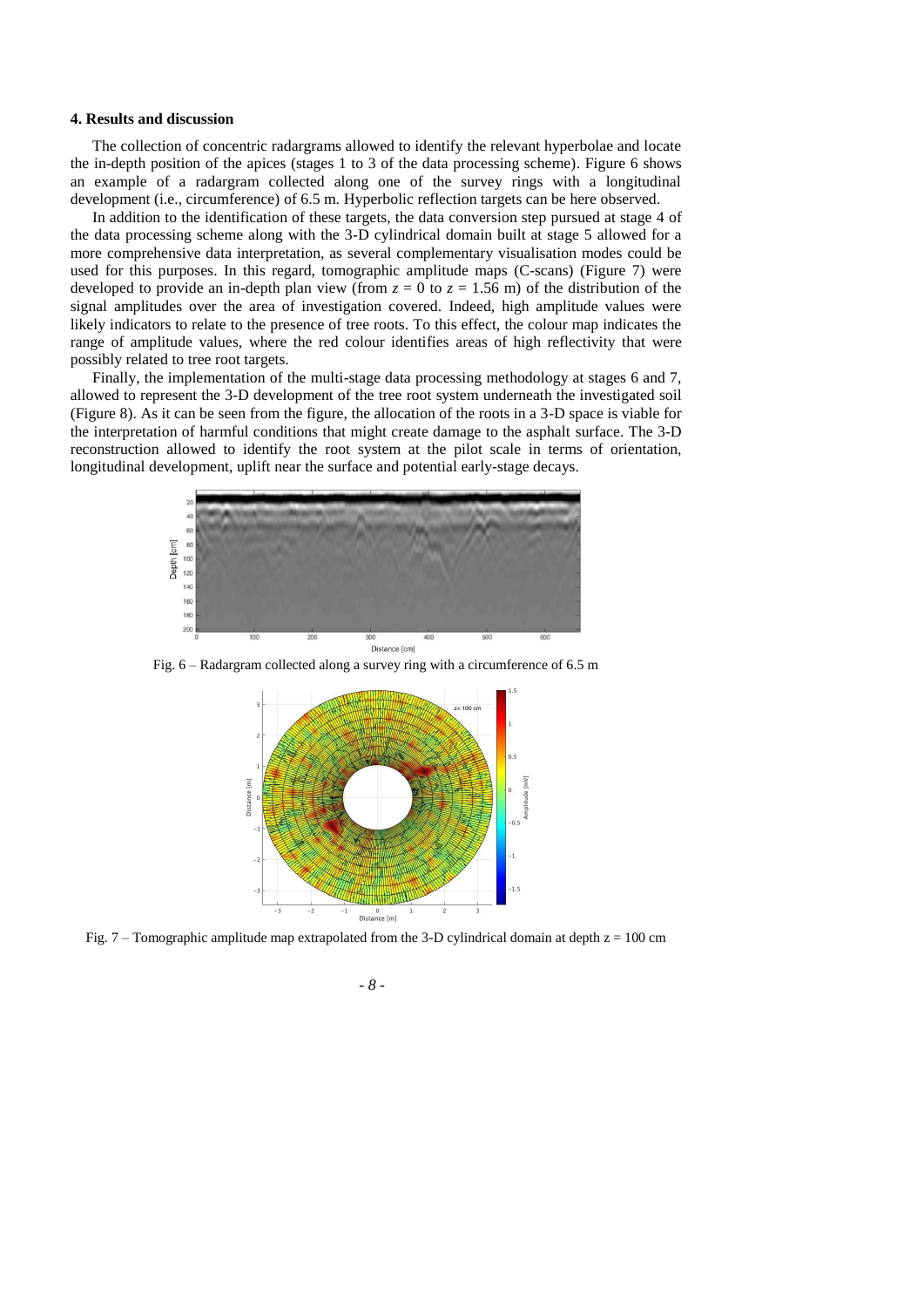

Fig. 8 – 3-D view of the tree root system with potential road safety-critical elements

Overall, the results have proven a root system with a downward roots' orientation, a relatively limited longitudinal development and few uplifts of the roots near the surface. In this regard, two paths were considered as potentially critical to cause asphalt damage (e.g., cracking, unevenness etc.) with road safety implications. In the first case identified (i.e., case A in Figure 8), the downward orientation of the root showed a point of inflection at a limited distance  $r (r < 0.5 \text{ m})$ from the source trunk as well as a shallow peak of uplift potentially harmful to an asphalt surface. In the second case (i.e., case B in Figure 8), the point of inflection was visible at  $r \sim 0.5$  m from the source point, whereas the root orientation was directed upward the surface at a relatively long distance from the tree trunk  $(r > 1.5 \text{ m})$ .

In addition to the above investigation, the data analysis from the available visualisation modes did not identify decay areas potentially harmful to the overall stability of the tree.

#### **5. Conclusion**

This study reports a demonstration of the ground-penetrating radar (GPR) potential in mapping the subsurface roots of street trees for the assessment of road safety-critical conditions. To this purpose, the soil around a 70-year-old fir tree was investigated. A ground-coupled GPR system with central frequency antennas of 600 MHz and 1600 MHz was used for testing purposes.

A pilot multi-stage data processing methodology based on the acquisitions made with the 600 MHz antenna frequency was proposed. The methodology relies on i) the implementation of dedicated signal processing electromagnetic (EM) filters, ii) detection of reflection hyperbolas, iii) location of the apices of the hyperbolae (i.e., root depths), iv) data conversion from Cartesian to polar coordinates, v) construction of a three-dimensional (3-D) domain, vi) tracking of the roots and vii) paths filtering complying with logic-based and signal-noise-based requirements.

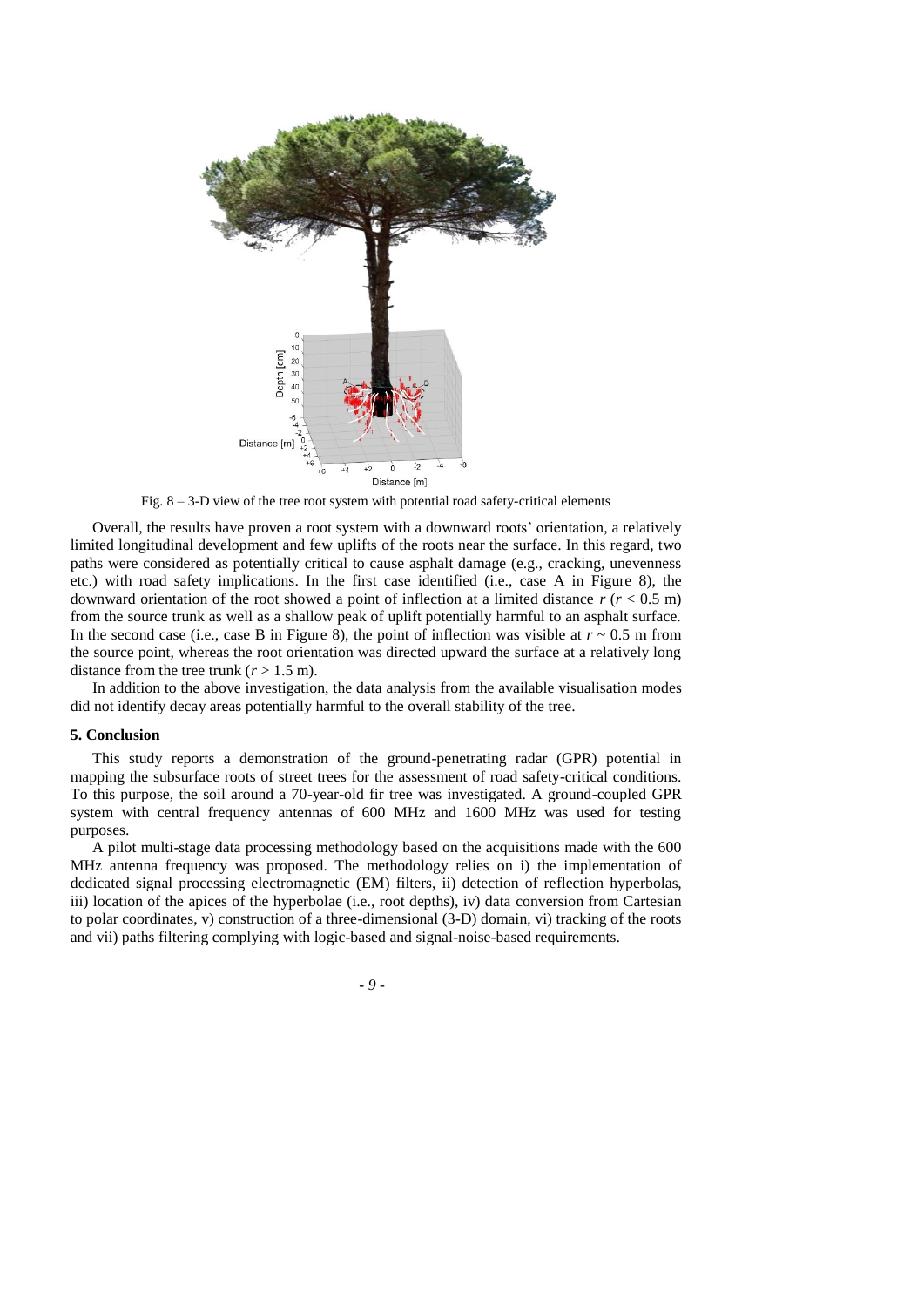In addition, the cross-match of information from different data visualisation modes has proven to aid with the interpretation of the results for detection of potentially harmful (i.e., road-safety critical) situations as well as of areas of structural decay.

Overall, the results have shown a root system with a downward orientation of roots, a relatively limited longitudinal development and few uplifts near the surface. In more detail, two paths were considered as potentially dangerous to create surface damage and, hence, to cause road safety implications. On the contrary, the data analysis from the available visualisation modes did not identify decay areas potentially harmful to the overall stability of the tree. Hence, a limited likelihood was linked with the investigated tree in terms of providing decay to the pavement surface (tree roots uplifting) as well as to fall down (failure of the principal roots).

Future research could task itself to detect further critical features (e.g., roots' mass density, diameter) and provide an enhanced interpretation of the hazard of street tree roots to cause potential damage. In addition, the use of a multi-frequency approach could provide a comprehensive assessment of shallow and deep targets; this could be of paramount importance to raise the detectability of tree roots across the whole depth of interest of a road pavement.

#### **Acknowledgments**

The authors would like to express their sincere thanks and gratitude to the following trusts, charities, organisations and individuals for their generosity in supporting this project: Lord Faringdon Charitable Trust, The Schroder Foundation, Cazenove Charitable Trust, Ernest Cook Trust, Sir Henry Keswick, Ian Bond, P. F. Charitable Trust, Prospect Investment Management Limited, The Adrian Swire Charitable Trust, The John Swire 1989 Charitable Trust, The Sackler Trust, The Tanlaw Foundation, and The Wyfold Charitable Trust.

The authors would also like to acknowledge Mr. Spartaco Cera for the technical assistance provided during the GPR surveys.

## **References**

- 1. Donovan, G.H., Butry, D.T. (2010). Trees in the city: Valuing street trees in Portland, Oregon. Landscape and Urban Planning, 94(2), pp. 77-83.
- 2. Donovan, G.H., Butry, D.T., Michael, Y.L., Prestemon, J.P., Liebhold, A.M., Gatziolis, D., Mao, M.Y. (2013). The relationship between trees and human health: evidence from the spread of the emerald ash borer. American Journal of Preventive Medicine, 44(2), pp. 139-145.
- 3. Mullaney, J., Lucke, T., Trueman, S.J. (2015). A review of benefits and challenges in growing street trees in paved urban environments. Landscape and Urban Planning, 34, pp. 157-166
- 4. Van Dillen, S.M.E., De Vries, S., Groenewegen, P.P., Spreeuwenberg, P. (2012). Greenspace in urban neighbourhoods and residents health: adding quality to quantity. Journal of Epidemiology and Community Health, 66(6), e8.
- 5. Kuo, F. E., Sullivan, W. C. (2001). Environment and crime in the inner city: Does vegetation reduce crime? Environment and Behavior, 33, pp. 343–367.
- 6. Burden, D. (2006). 22 benefits of urban street trees. Retrieved from (www.michigan.gov/documents/dnr/22 benefits 208084 7.pdf).
- 7. Rhodes, J.R., Ng, C.F., de Villiers, D.L., Preece, H.J., McAlpine, C.A., Possingham, H.P. (2011). Using integrated population modelling to quantify the implications of multiple threatening processes for a rapidly declining population. Biological Conservation, 144, pp. 1081–1088.
- 8. Vogt, J., Hauer, R.J., Fischer, B.C. (2015). The costs of maintaining and not maintaining the urban forest: a review of the urban forestry and arboriculture literature. Arboricolture & Urban Forestry, 41(6), pp. 293–323.

*- 10 -*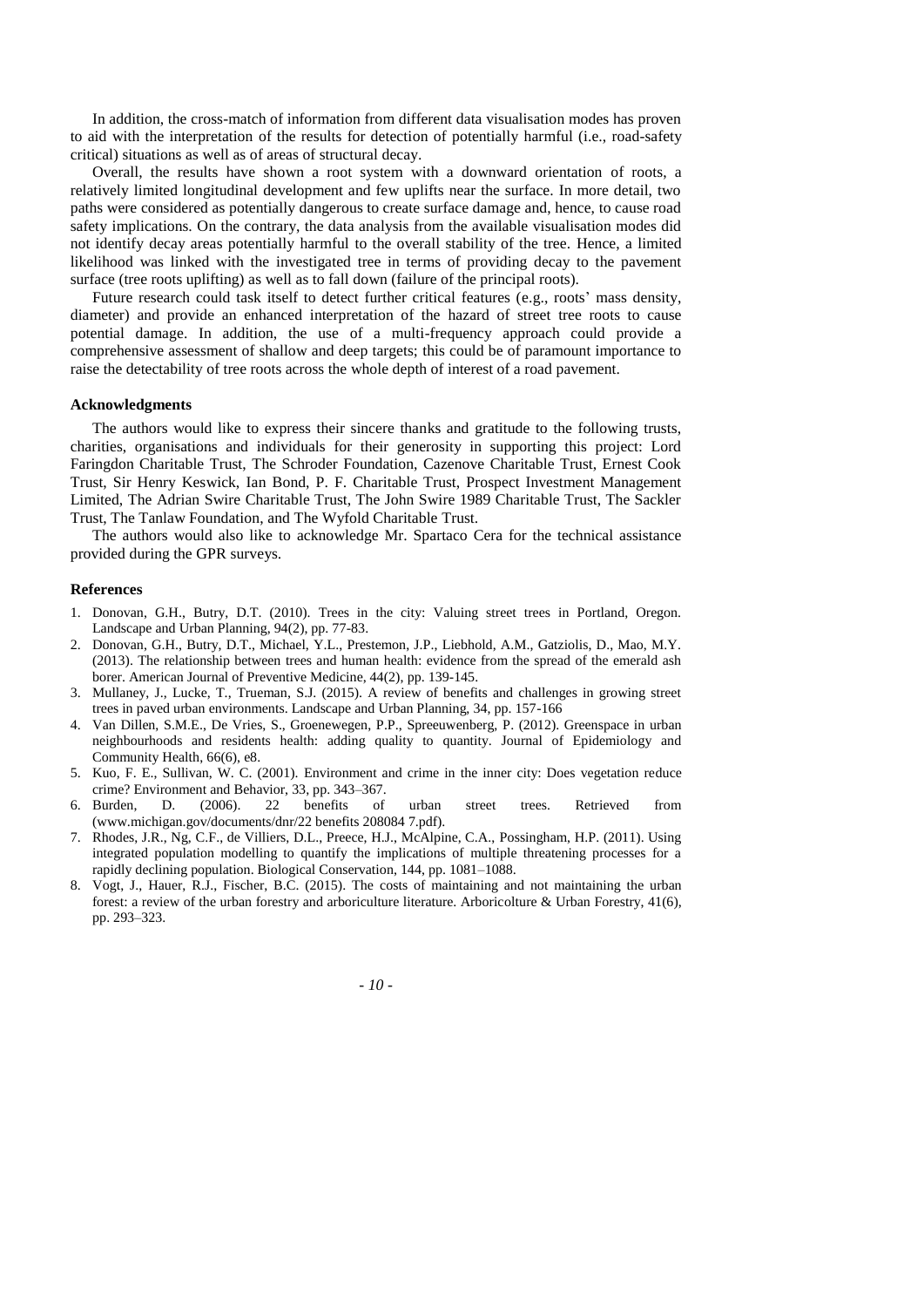- 9. Costello, L.R., McPherson, E.G., Burger, D., Perry, E. J., Kelley, D. (Eds.). (2000–2001). Strategies to reduce infrastructure damage by tree roots. In Proceedings of a symposium for researchers and practitioners International Society of Arboriculture, Western Chapter, Cohasset, CA.
- 10. Randrup, T.B., McPherson, E.G., Costello, L.R. (2001) A review of tree root conflicts with sidewalks, curbs, and roads. Urban Ecosystems, 5, pp. 209-225.
- 11. Kirkpatrick, J.B., Davison, A., Daniels, G.D. (2012). Resident attitudes towards trees influence the planting and removal of different types of trees in Australian cities. Landsc Urb Plan, 107, pp. 147–158.
- 12. Wagar, J.A.,Barker, P.A. (1983). Tree root damage to sidewalk and curbs. J. Arboric. 9, pp. 177–181.
- 13. McPherson, E.G. (2000) Expenditures associated with conflicts between street tree root growth and hardscape in California, United States. Journal of Arboriculture, 26, pp. 289–297.
- 14. Sydnor, T.D., Gamstelter, D., Nichols, J., Bishop, B., Favorite, J., Blazer, C., et al. (2000). Trees are not the root of sidewalk problems. Journal of Arboriculture, 26, pp. 20–29.
- 15. Blunt, S.M. (2008). Trees and pavements- Are they compatible? Arbor J: Int J Urb For, 31, pp. 73–80.
- 16. Morgenroth, J. (2008). A review of root barrier research. Arbor Urb For, 34, pp. 84-88.
- 17. Grabosky, J., Hoffner, E., Bassuk, N. (2009). Plant available moisture in stone soil media for use under pavement while allowing urban tree root growth. Arboriculture and Urban Forestry, 35, pp. 271–278.
- 18. Coder, K. D. (1998). Tree roots and infrastructure damage. Tree root growth control series (March) Georgia: University of Georgia Cooperative Extension Service Forest Resource Publication. FOR98-8.
- 19. Grabosky, J., Bassuk, N., Marranca, B.Z. (2002). Preliminary findings from measur-ing street tree shoot growth in two skeletal soil installations compared to treelawn plantings. J. Arboric., 28, pp. 106–108.
- 20. Tighe, S., Li, N., Falls, L.C., Haas, R. (2000). Incorporating road safety into pavement management. Transportation Research Record, 1699, pp. 1–10.
- 21. Vansauskas, V., Bogdevičius, M. (2009). Investigation into the stability of driving an automobile on the road pavement with ruts, Transport, 24 (2), pp. 170-179.
- 22. Chan, C.-Y., Huang, B., Yan, X., Richards, S. (2010). Investigating effects of asphalt pavement conditions on traffic accidents in Tennessee based on the pavement management system (PMS), Journal of Advanced Transportation, 44 (3), pp. 150-161.
- 23. Reynolds, C.C.O., Harris, M.A., Teschke, K., Cripton, P.A., Winters, M., (2009). The impact of transportation infrastructure on bicycling injuries and crashes: A review of the literature, Environmental Health: A Global Access Science Source, 8 (1), pp. 47.
- 24. Bella, F., Silvestri, M., (2015). Effects of safety measures on driver's speed behavior at pedestrian crossings. Accident Analysis and Prevention, 83, pp. 111-124.
- 25. Daniels, D.J. (2004). Ground Penetrating Radar, 2nd ed. London: The Institution of Electrical Engineers.
- 26. Benedetto, A., Tosti, F., Bianchini Ciampoli, L., D'Amico, F. (2017). An overview of ground-penetrating radar signal processing techniques for road inspections. Signal Processing, 132, pp. 201–209.
- 27. Shihab, S., Al-Nuaimy, W. (2005). Radius estimation for cylindrical objects detected by ground penetrating radar. Subsurface Sensing Technologies and Applications, 6, pp. 151–166.
- 28. Ristic, A., Petrovacki, D., Govedarica, M. (2009). A new method to simultaneously estimate the radius of a cylindrical object and the wave propagation velocity from GPR data.Comp Geosci35(8),1620–1630.
- 29. Olhoeft, G. (2000). Maximizing the information return from ground penetrating radar, Journal of Applied Geophysics, 43, pp. 175–187.
- 30. Redman, J., Davis, J., Galagedara, L., Parkin, G. (2002). Field studies of GPR air launched surface reflectivity measurements of soil water content. In: Proceedings of the 9<sup>th</sup> international conference on ground penetrating radar (GPR 2002), Santa Barbara, California, USA; 2002. pp. 156–61. art. no. 4758.
- 31. Birchak, J.R., Gardner, C.G., Hipp, J.E., Victor, J.M. (1974). High dielectric constant microwave probes for sensing soil moisture. Proc IEEE, 62, pp. 93–102.
- 32. Tosti, F., Bianchini Ciampoli, L., Calvi, A., Alani, A.M., Benedetto, A. (2018). An investigation into the railway ballast dielectric properties using different GPR antennas and frequency systems. NDT and E International, 93, pp. 131-140.
- 33. El Said, M. (1956). Geophysical prospection of underground water in the desert by means of electromagnetic interference fringes, in Proc. I.R.E., 44, pp. 24–30.

*- 11 -*